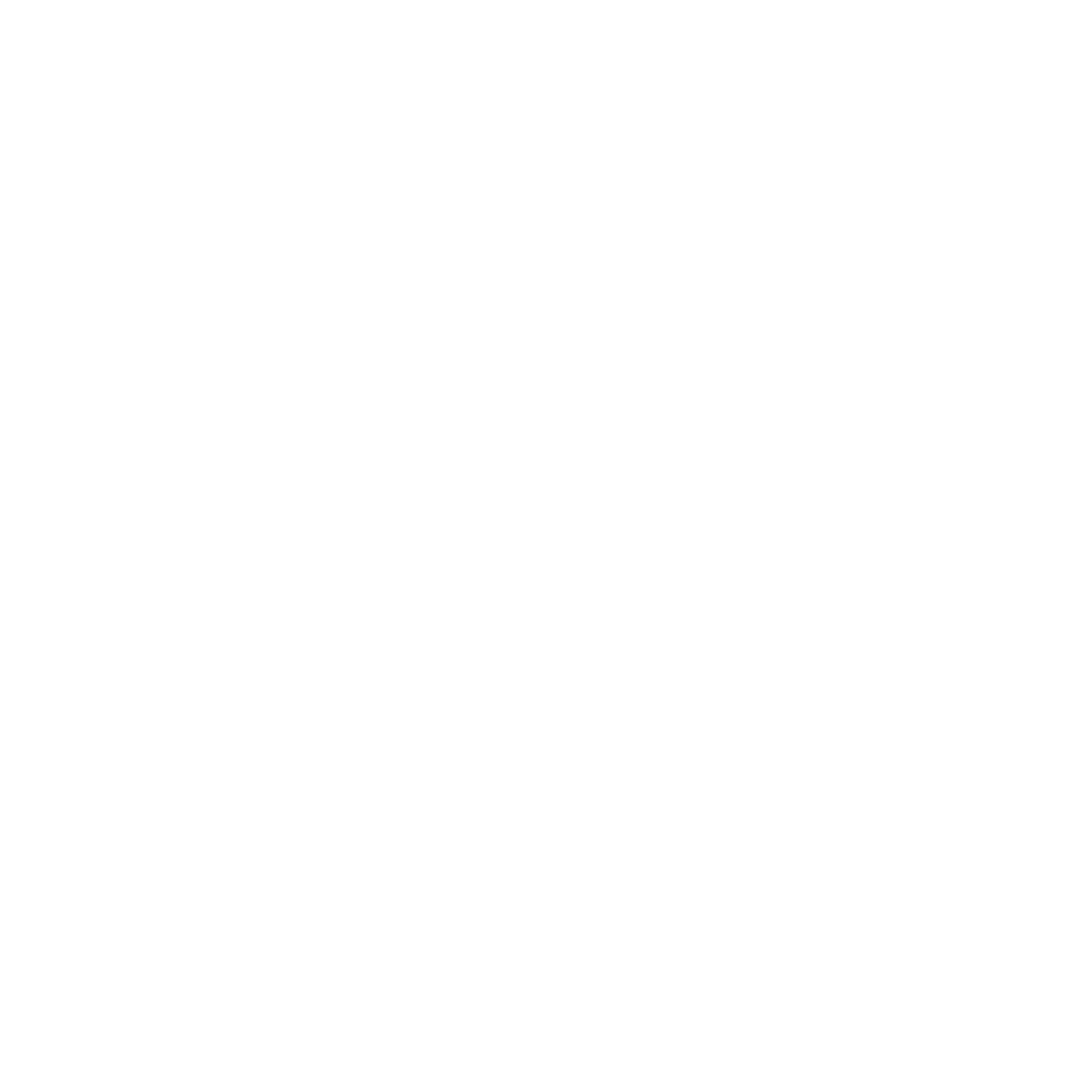### CHARLES B. CRAVER

GEORGE WASHINGTON UNIVERSITY NATIONAL LAW CENTER WASHINGTON DC

Prior to joining the faculty at George Washington Law School, Professor Charles Craver taught at the University of Illinois, University of California, Davis, University of Virginia, and University of Florida. He also practiced law with Morrison & Foerster in San Francisco and clerked for Judge George MacKinnon of the U.S. Court of Appeals for the D.C. Circuit.

Professor Craver is co-author of Alternative Dispute Resolution: The Advocate's Perspective (5th ed. 2016), Legal Negotiating (2007), Employment Law Treatise (2 Vol. 5th ed. 2014), Employment Law Hornbook (5th ed. 2015), Human Resources and the Law (1994), Labor Relations Law (13th ed. 2016), Employment Discrimination Law (8th ed. 2016), Collective Bargaining and Labor Arbitration (1988), Labor Relations Law in the Public Sector (4th ed. 1991), and Skills & Values: Alternative Dispute Resolution (2013). He is also the author of Can Unions Survive? (1993), Effective Legal Negotiation and Settlement (8th ed. 2016), The Art of Negotiation in the Business World (2014); Skills & Values: Legal Negotiating (3rd ed. 2016), The Intelligent Negotiator (2002), and numerous law review articles pertaining to

labor and employment law and dispute resolution.

He is a member of the American Law Institute, the National Academy of Arbitrators, the American



LEGAL NEGOTIATING

By Gerald R. Williams, Charles B Craver Copyright: 2007 ISBN-13: 9780314066060

#### DESCRIPTION

Series: American Casebook Brand: West Law School Pages: 249

AUTHOR Effective Legal Negotiation and Settlement (8th ed. 2016)  $- - - -$ 

The intelligent Negotiator (2002)

The Art of Negotiation in the Business World (2014)

Skills & Values: Legal Negotiating (3rd ed. 2016)

CO-AUTHOR

Legal Negotiating (2007)

Skills & Values: Alternative Dispute Resolution (2013)

Alternative Dispute Resolution The Advocates Perspective (5th ed. 2016)

Arbitration Association, the International Society for Labor and Social Security Law, the Labor & Employment Relations Association, the Association for Conflict Resolution, and the Labor and Employment Law and Alternative Dispute Resolution Sections of the ABA. Craver is also a fellow of the College of Labor and Employment Lawyers, and served as secretary to the ABA Labor and Employment Law Section in 1986-87.

Over the past 35 years, Professor Craver has taught negotiation skills to over 95,000 lawyers throughout the United States and around the world. He has received awards for outstanding teaching from three different law schools, including George Washington Law School.

#### In 2018, he received the ABA Dispute Resolution Section Award for Outstanding Scholarly Work.

Professor Craver earned his B.S. and M.I.L.R. from Cornell University and his J.D. from the University of Michigan.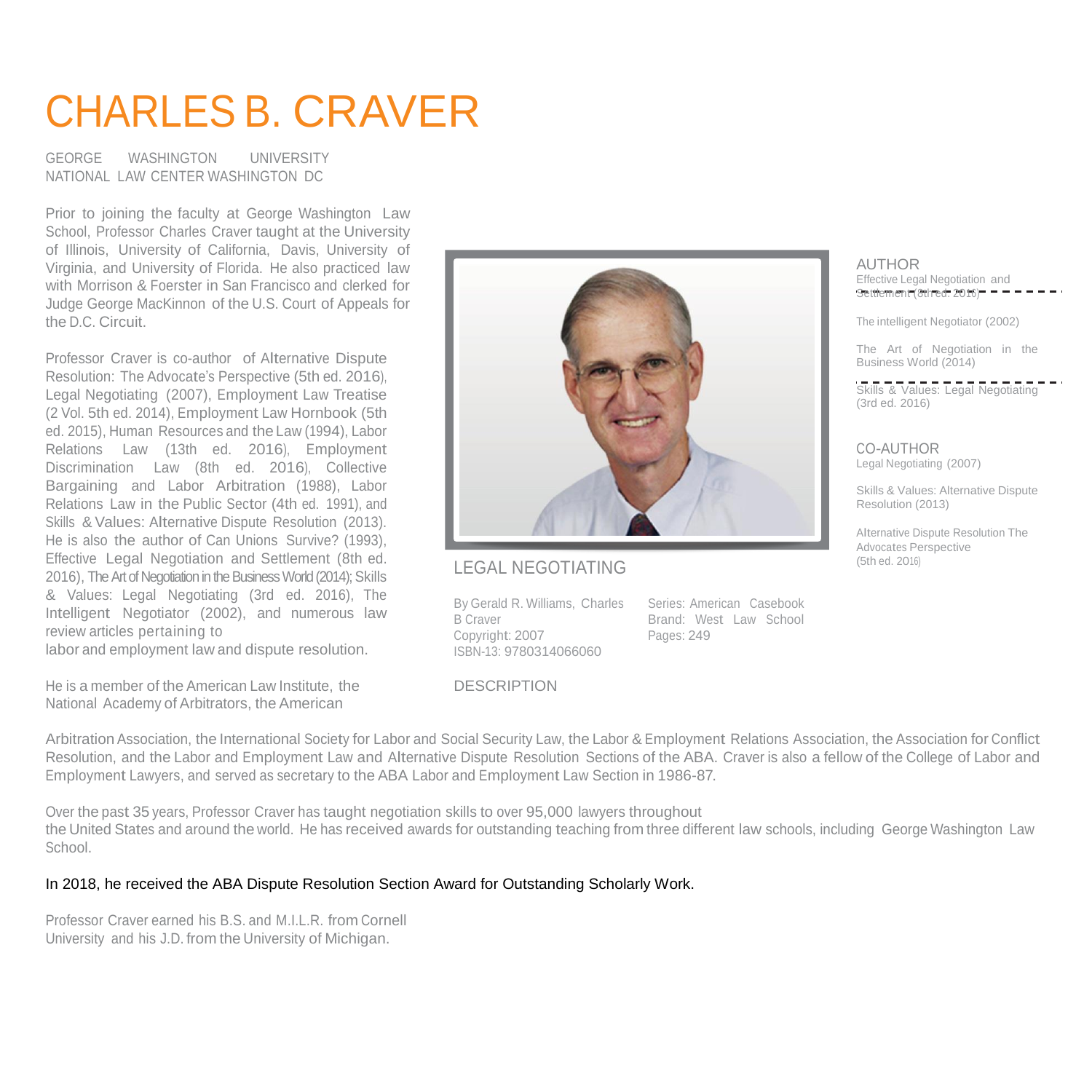This book is an excellent resource for law students learning negotiation skills in clinical courses and for practicing attorneys who want to enhance their negotiation proficiency. The book explores the three basic negotiator styles: the "win–lose" competitive/adversarial style; the "win–win" cooperative/ problemsolving style; and the "WIN–win" competitive/problem- solving style. It describes the six stages of the negotiation process, various negotiation tactics, the psychological factors that influence bargaining interactions, and applicable legal rules and economic principles. The book finally explores the impact of abstract reasoning skills, emotional intelligence, and negotiator gender and race on bargaining interactions. The appendixes include transcripts from lawyerto-lawyer negotiations.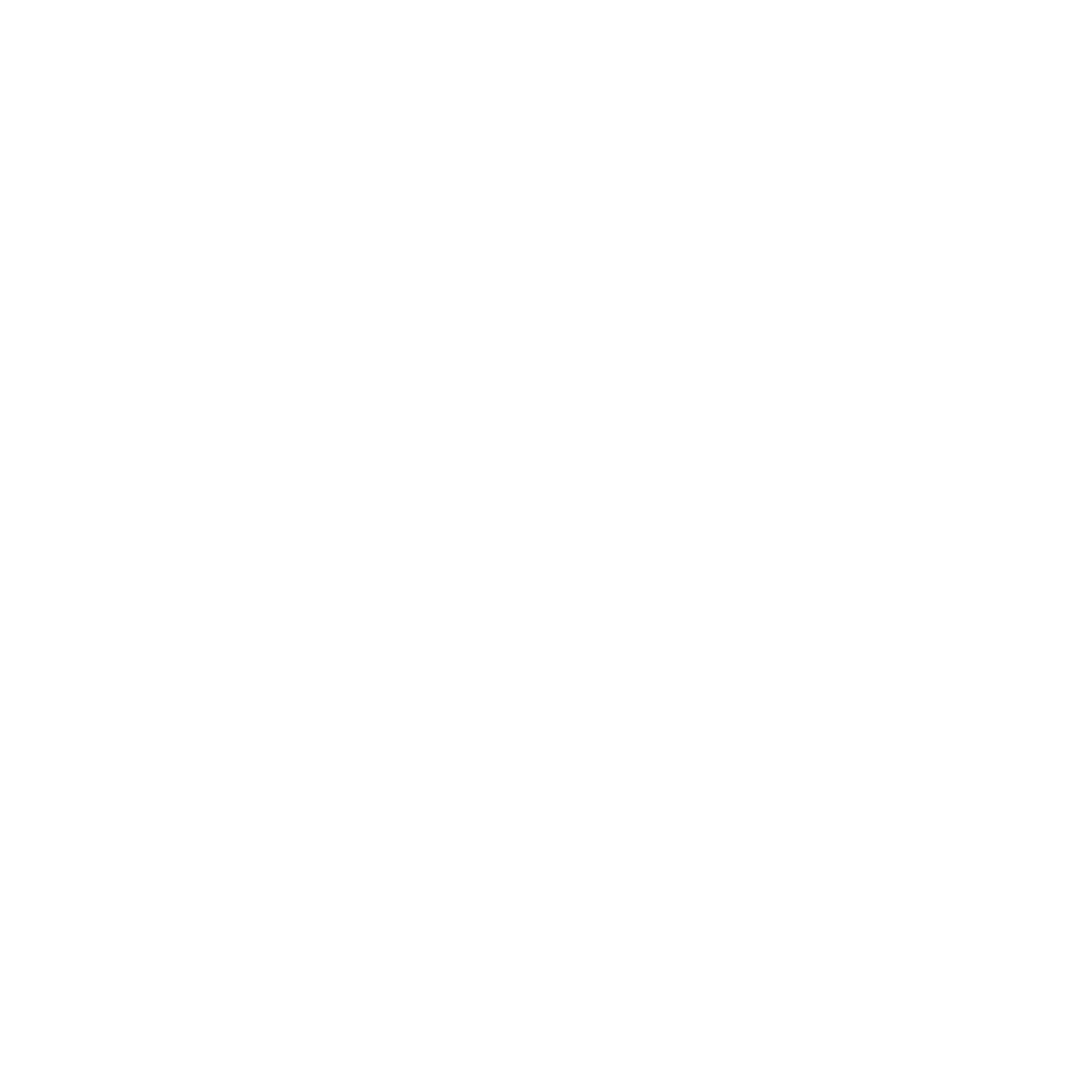# NEGOTIATION ETHICS

- **1.** Negotiating is a deceptive process as both sides try to convince counterparts they have to obtain better terms than they actually have to get. Lawyers over- and under-state the value of items being exchanged for strategic purposes, and demand more and offer less than they are prepared to accept.
- **2.** Model Rule 4.1 says it is unethical for lawyers to "knowingly make a false statement of material fact or law to a third person."
- **3.** Comment 2 recognizes that "under generally accepted conventions in negotiation, certain types of statements ordinarily are not taken as statements of material fact. Estimates of price or value placed on the subject of a transaction and a party's intentions as to an acceptable settlement of a claim are ordinarily in this category." It is thus acceptable for lawyers to engage in "puffing" and "embellishment" when they negotiate in an effort to advance their side'sinterests.
- **4.** Attorneys who misrepresent material information behave unethically and expose their clients to liability for fraud. Their reputations for dishonesty will also undermine their ability to negotiate with others in the future.

# NEGOTIATOR STYLES

- **1.** Cooperative/Problem-Solvers "win–win" Open and trusting negotiators who begin with reasonable opening offers and seek to maximize the joint returns by reasoning with their counterparts. More than half of Cooperative/Problem-Solvers are considered by their peers to be effective negotiators. Counterparts also tend to look forward to future interactions with these persons.
- **2.** Competitive/Adversarials "win–lose" Closed and untrusting negotiators who begin with one-sided opening offers and seek to maximize their own side results. Few overtly Competitive/Adversarials are considered by their peers to be effective negotiators. Counterparts dislike the prospect of future interactions with these persons.
- **3.** Competitive/Problem-Solvers "WIN–win" Appear to be open and trusting negotiators, but they are not entirely open and they use subtle manipulation to maximize their own side results. Once they obtain what they want, however, they work to maximize counterpart returns. Since these individuals are usually considered by counterparts to be Cooperative/ Problem- Solvers, those persons generally look forward to future interactions with these negotiators.
- **4.** The most effective negotiators are persons whose counterparts think they are completely open and cooperative, but who admit to being somewhat manipulative to enable them to claim more of the joint surplus generated by the bargaining parties.
- **5.** Naturally cooperative negotiators should slowly disclose some of their important information and see if their openness is being reciprocated. If the other side is not being as open, they must behave more strategically by being less open to avoid exploitation by manipulative counterparts.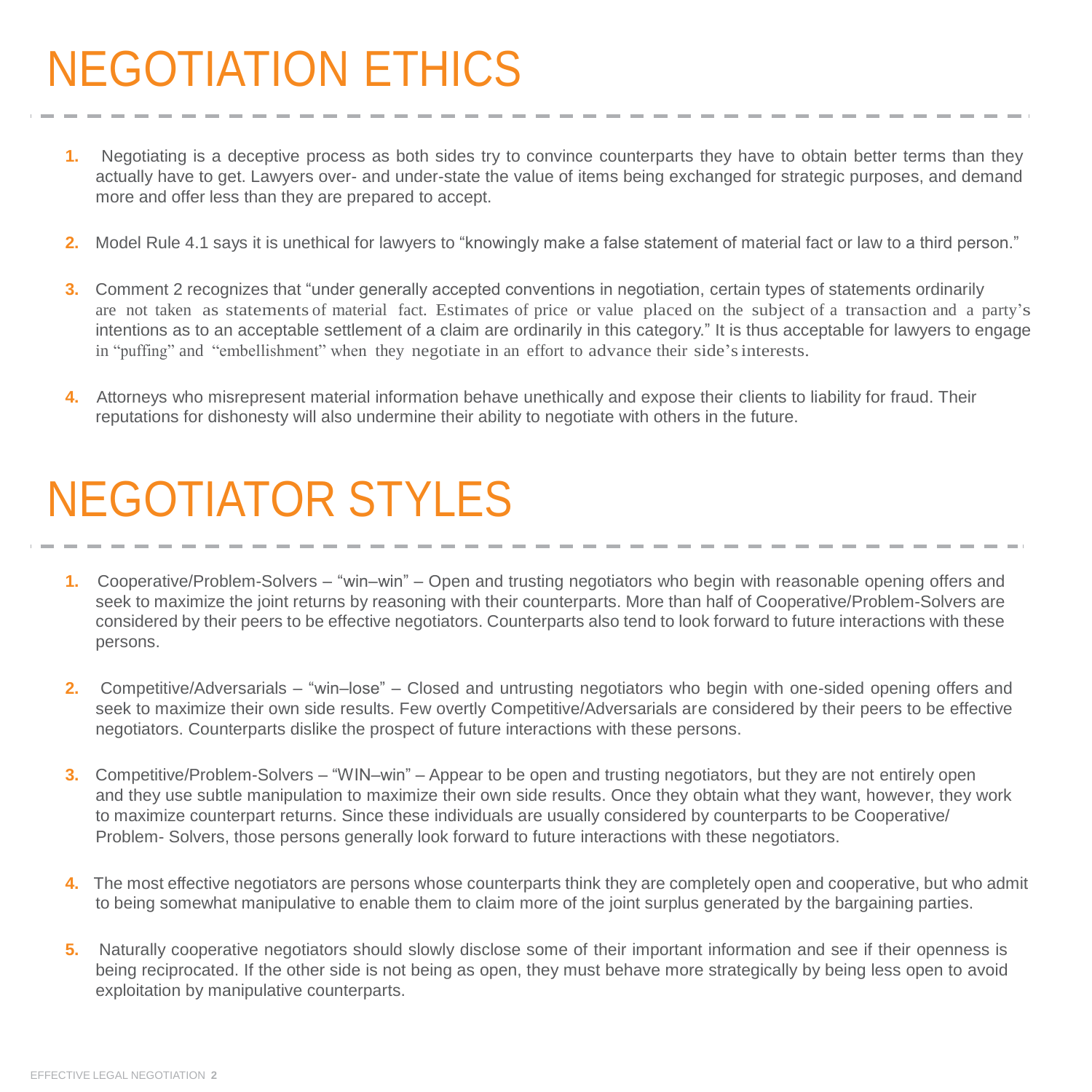## Negotiation Preparation Form

[ To Assist Lawyers When They Prepare For Bargaining Interactions ]

- **1. Your minimum settlement point** (lowest result would accept given your alternatives to settlement Including transaction costs of both settlement and non-settlement):
- **2.** Your **target point** (best result you might achieve) Is your **aspiration level** high enough? Never begin negotiation until you have solidified goal with respect to each item:
- **3.** Your estimate of **counterpart's minimum settlement point** (what external options appear to be available to them):
- **4.** Your estimate of **counterpart's target point** (try to use their value system when estimating their target point):
- **5.** Your **factual and legal leverage** re each issue (strengths and weaknesses of case) Prepare logical explanations to support each strength and anticipate ways you might minimize weaknesses:
- **6.** Your planned **opening offer** Try to start a reasonable distance from where you hope to end up, but always begin with a position you can logically explain (**"principled opening offer"**) to provide yourself with credibility:
- **7.** Your **counterpart's factual and legal leverage** regarding each issue (prepare effective counter-arguments):
- **8.** What **information** do you plan to elicit during **Information Phase** to determine counterpart's underlying needs, interests, and objectives? What questions will you ask? (Begin with broad, open-ended questions.):
- **9.** What **information** are you **willing to disclose** and how do you plan to divulge it? (Best to disclose important information in response to counterpart questions.) How do you plan to prevent disclosure of sensitive information? (Plan use of **"blocking techniques."**):
- **10.** Your **negotiation strategy** (agenda and tactics) Plan your anticipated **concession pattern** carefully to disclose only information you intend to divulge and prepare **principled explanations** for each concession:
- **11.** Your prediction of **counterpart's negotiation strategy** and your planned **counter-measures**  You may be able to neutralize counterpart's strengths and emphasize his/her weaknesses:
- **12. Negotiating techniques** you plan to use to advance interests (be prepared to vary/combine them for optimal impact):
- **13. Negotiating techniques** you expect **counterpart** will use, and way you plan to counteract: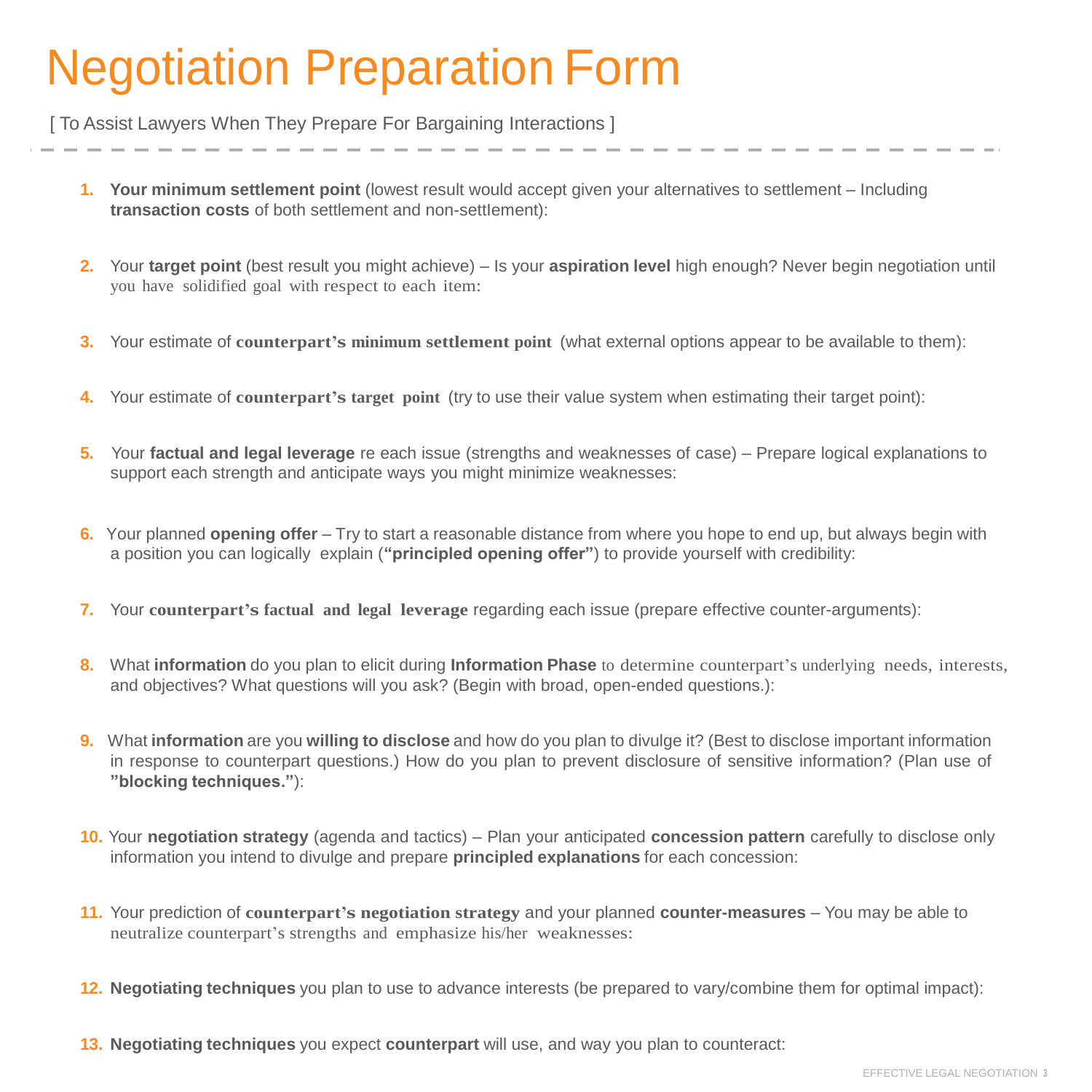### **I** PREPARATION STAGE<br>
Establishing Limits and Objectives<br> **External objectives PREPARATION STAGE**

Learning about own *and* counterpart's circumstances critical to achievement of optimal results.

#### **1. Basic Areas**

- **a.** Prepared re relevant facts, law and economics issues.
- **b.** Prepare relevant arguments supporting *own positions*  Consider innovative formulations.
- **c.** Anticipate *other side's arguments* and prepare effective counter- arguments to bolster own confidence and undermine that of opponent.
- **d.** Don't over-estimate own weaknesses you see that may not be obvious to other side, and don't ignore weaknesses of other side.
- **e.** Don't use own value system when evaluating counterpart's likely position – Try to place self in counterpart's shoes.

- **a.** Carefully plan desired methodology as if choreographing movement from your opening offer to final objectives.
- **b.** Consider appropriate modifications to plan necessitated by changed concessions by counterpart).

#### **3. Establishing aspiration level – Critical to have goal for** *each item* **involved**

- **a.** Negotiators who begin with high aspirations obtain better results than those who don't.
- **b.** Negotiators who wish they had done better at end have usually achieved desirable results.
- **c.** Negotiators who always achieve goals should increase aspiration levels, since they probably have inadequate objectives.
- **d.** Negotiators should initially:
	- 1) Seek high yet seemingly reasonable positionsthat won't cause counterparts to lose interest.
	- 2) Begin as far from actual goals as possible while being able to rationally defend proposals (**"anchoring effect"**).
	- 3) Convince selves of reasonableness of seemingly unreasonable positions to bolster their own **confidence** and undermine that of the other side.
	- 4) **Establish "principled opening positions"** that can be defended objectively when presented – Prepare logical rationales to explain each component to preserve creditability.
		- a. Explains reasons for choosing positions selected, rather than less beneficial starting points.
		- b. Frequently allows person to control agenda, by causing others to focus on each segment of stated positions
	- 5) **Determine best alternatives to negotiated agreements (BATNA)**, to realize consequences of nonsettlements – If nonsettlements preferable to final counterpart offers, reject those offers and accept nonsttlement option.
	- 6) **Try to estimate** *counterpart's* nonsettlement options If they are worse than your option, then you have greater bargaining power.

- 
- 
- 

#### **2. Planning Strategy and tactics**

- 
- circumstances (*e.g.*, overly generous first offer of large subsequent

- 
- 
- 1) Many attorneys enamored of "adversarial" nature of the legal system and view negotiations as "win–lose" interactions. a. When others depersonalize Interactions (*e.g.*, use only last names), take time to establish more personal relationships – Use warm handshakes/other casual

**PRELIMINARY STAGE Establishing Identities and Tone**

(background/firm) and experience.

way bargaining will proceed.

agreements.

do not do so.

congenial/unfriendly, etc.

**1. Ritualistic** discussion of sports, politics and weather.

People who rush negotiations take longer and generate less efficient

**2. Initial exchange of professional/ personal information** re status

**3. Negotiators who establish good rapport** with counterparts have more pleasant interactions and more efficient results than those who

**4. Establishing overt tone** for negotiations – Competitive/cooperative,

**a.** When negotiators approach interaction with vastly different views of tone for process, **"attitudinal bargaining"** may be used to influence

> If negotiating in counterpart offices and feel uncomfortable, have counterparts created intimidating atmosphere by placing you in uncomfortable chair or with back against wall, or by placing themselves in raised position of dominance.

touching and maintain non–threatening eye contact.

- 2) Since most negotiations can achieve "win–win" results, good to begin process in cooperative and trusting way to encourage cooperative behavior and enhance probability of success.
- 3) Party who dictates time, date, and location for interaction may gain psychological advantage before substantive talks have even begun.
- **5. People who begin bargaining interactions in positive moods**  behave more cooperatively, reach more efficient agreements, and have fewer impasses than individuals who begin in bad moods.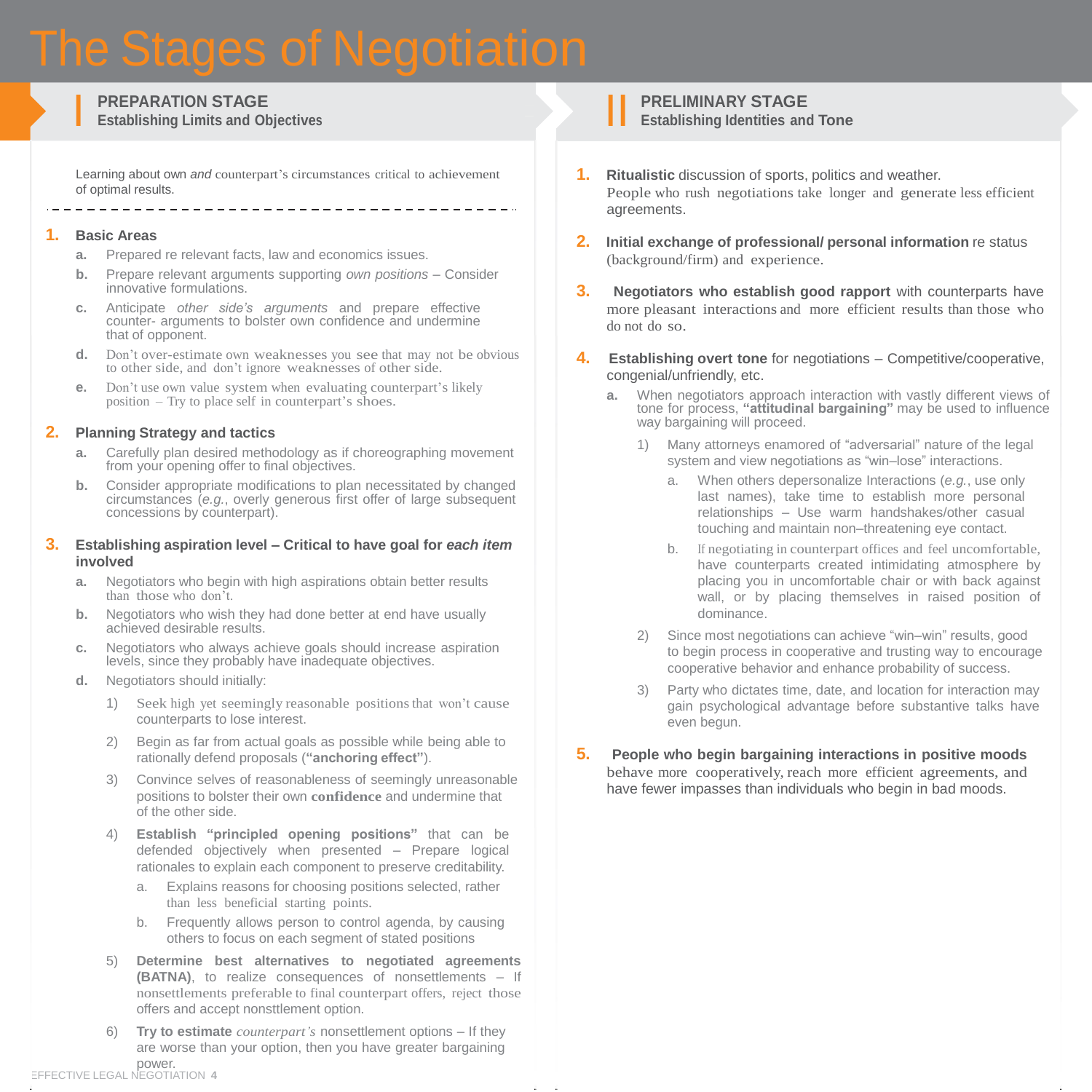

#### **INFORMATION STAGE "Value Creation"**

**Focus** on **counterpart's** initial **positions** and **underlying needs and desires**  $t-1$  to ascertain what may be divided up.  $-1$  ,  $-1$  ,  $-1$  ,  $-1$  ,  $-1$  ,  $-1$  ,  $-1$  ,  $-1$ 

- **1.** Maximize information retrieval from counterpart, while withholding information you wish to keep confidential.
	- **2.** Determine options available to **counterpart** if no accord achieved, since this defines their bargaining power.

#### **3.** Initially ask **information seeking questions**.

- **a.** Narrow questions do not elicit new information, but confirm information currently possessed.
- **b.** Broad, open-ended questions elicit the most new information by inducing counterparts to talk. Use *what* and *why* questions to discover counterpart issues and underlying interests.
- **c.** Narrow questions during latter stages of information retrieval process to confirm what has been divulged.
	- 1) Maintain good eye contact and take as few notes as possible to focus on o ther side's verbal and nonverbal signs...
	- 2) Restate in own words important information disclosed by counterpart, to verify/clarify information actually divulged.

#### **4.** Decide what **information you should disclose** to facilitate negotiation process and how you plan to divulge it.

- **a.** Information you volunteer tends to be devalued as self-serving (**"reactive devaluation"**).
- **b.** Information you provide in response to counterpart's questions considered more credible than information you voluntarily disclose.
- **c.** Keep answers to counterpart's questions short to avoid unintended verbal and nonverbal disclosures.
- **d.** If counterpart not disclosing much information, limit own disclosures to avoid exploitation by manipulative counterpart.

#### **5.** Listen carefully for **"verbal leaks"** that disclose true meaning of equivocal statements.

- **a.** Meaning apparent on face ("I cannot offer more") Must decide if speaker being truthful.
- **b.** Words **equivocal** ("My client is **not inclined** to offer more"; "I cannot offer more **now**"; "My client **would like** to get \$50,000") – Doubtful speaker intends what he/she appears to be saying.
- **c.** Prioritizing ("I must have X, I really need Y, and I want  $Z''$ ) X is critical, Y is important, and Z is insignificant.
- **d.** "That's **about as far as** <sup>I</sup> can go;"; "I don't have **much more room**." – Not yet final offer.

#### **6.** Employ **blocking techniques** to avoid answering questions about sensitive areas.

- **a.** Ignore apparent inquiry and focus on other area you prefer to discuss.
- **b.** Answer beneficial part of a complex question, ignoring threatening portions.
- **c.** Over- or under- answer question propounded, responding generally to specific inquiry and narrowly to general inquiry.
- **d.** Reframe question and answer inquiry as you have misconstrued it.
- **e.** Answer counterpart's question with own question (*e.g.*, in response to 'Are you authorized to pay X" ask counterpart if he/she willing to  $accept(X)$  – May alternatively treat such question as new offer, placing counterpart on defensive.
- **f.** Rule question out of bounds as inappropriate.

#### **7.** Beneficial to **induce counterpart** to **make first offer**.

- **a.** Generous offer may provide unexpected information Other side may know more about own weaknesses than you do, or has overestimated your strengths – You should contemplate increased aspiration level.
- **b.** After counterpart's initial offer, you can begin with position that places your goal in middle, since parties tend to move toward center of opening offers (**"bracketing effect"**).
- **c.** Party who makes first offer likely to make first **concession**, with party making initial **concession** likely to achieve less beneficial results.

#### **8.** Categories of information regarding counterpart:

- **a.** Personal skill.
- **b.** Negotiating experience.
- **c.** Personal beliefs and attitudes.
- **d.** Perception of current situation.
- **e.** Available resources.
- **9.** In multi-issue negotiations, most negotiators begin real discussions with group of most or least important items.
	- **a.** Anxious negotiators begin with most important topics to get them resolved quickly, but increase likelihood of quick impasse.
	- **b.** Patient negotiators begin with least important items to develop mutual psychological commitment to accord.
	- **c.** Beneficial to begin with less significant items to generate preliminary agreement and create psychological commitment to agreement before they reach controverted items.

#### **10.** Beneficial to **ask relatively neutral questions** to ascertain underlying bases (assumptions, values, needs, goals, etc.) for counterpart's stated positions.

- **a.** Ask them **what** he/she wants and **why** they want each item.
- **b.** Try to ascertain external pressures affecting other side **and** his/her client, since they influence their assessment of situation.
- **c.** Focus on underlying **needs** and **interests** of both sides, rather than expressed positions, looking for areas of possible overlap.
	- 1) Emphasis on stated positions more likely to generate conflict than exploration of underlying interests.
	- 2) Positions only reflect some of underlying needs and interests, and discovery of undisclosed motivating factors should enhance possibility of settlement.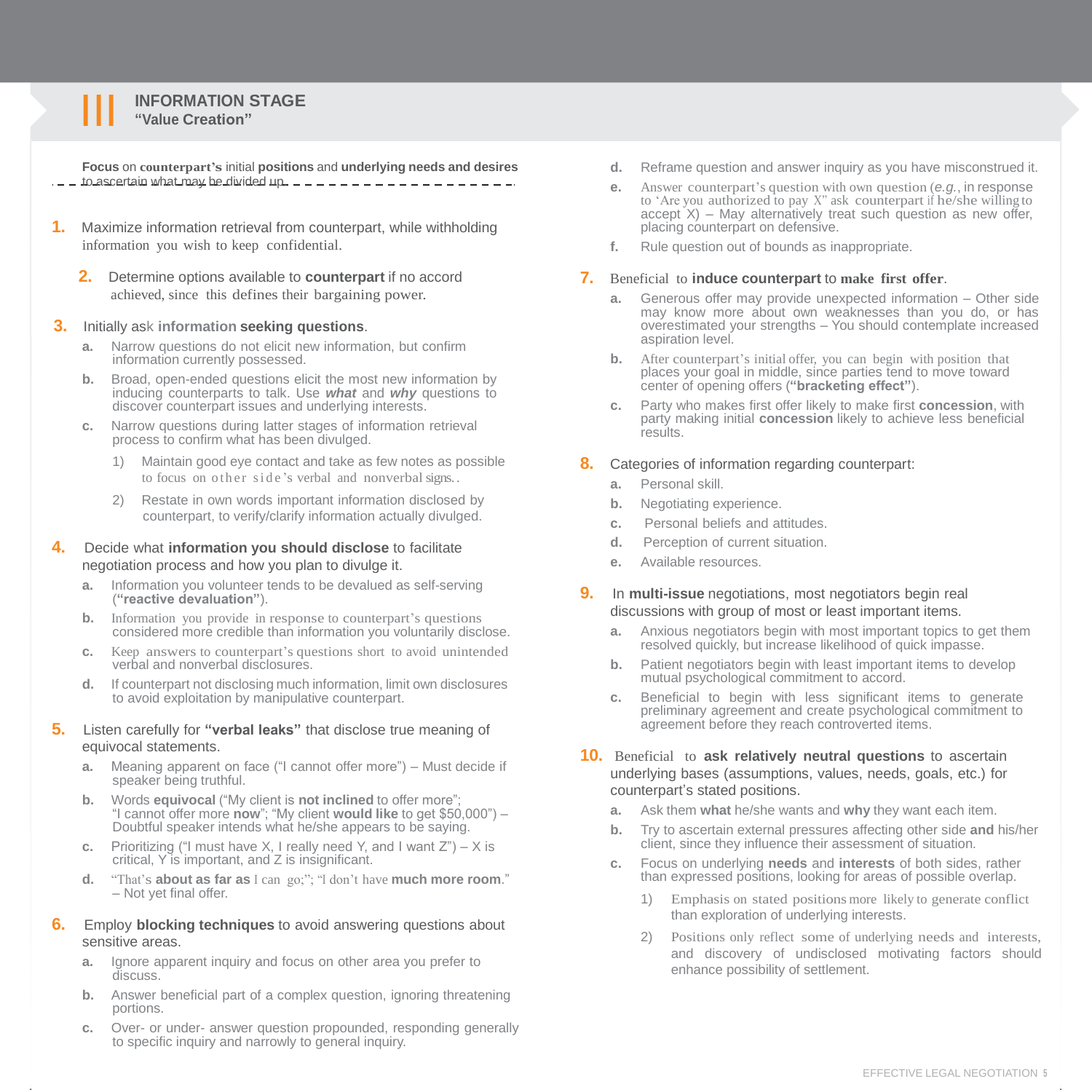### IV **COMPETITIVE / DISTRIBUTIVE STAGE**

**"Value Claiming"**

Focus on **own side's** objectives and interests as parties divide items they discovered during Information Stage. Remember inherent tension between **value creation** during Information Stage and the **value claiming** during Distributive Stage.

#### **1.** Highly **competitive phase** with each advocate usually trying to obtain as much from counterpart as possible. **Negotiators should:**

- **a.** Carefully plan concession pattern to avoid inadvertent disclosure of confidential information.
- **b.** Start from **"principled opening position"** to explain initial presentation, to reinforce own confidence and induce counterpart to reassess own position.
- **c.** Make **"principled concessions,"** instead of inexplicable jumps, to explain why each specific concession being made.
- Focus on **aspirations** Not bottom lines To help you obtain optimal results.

#### **2. Common techniques** (usually occur in combination):

- **a.** Argument (legal, nonlegal and emotional) Characteristics of **persuasive argument**:
	- 1) Even-handed and seemingly objective.
	- 2) Presented in logical, comprehensive, and articulate manner to enhance cumulative impact.
	- 3) Beyond expected, forcing counterpart to reconsider his/her perception of interaction
- **b. Threats, warnings** and **promises**.
	- 1) Characteristics of **effective threats**:
		- a. Carefully communicated to counterpart.
		- b. Proportionate to the situation (*i.e.*, believable alternative to settlement).
		- c. Supported by corroborative information.
		- d. Never issue ultimatum not prepared to effectuate if necessary, since failure to do so would weaken credibility.
- 2) Distinguishing between **threats** and **warnings**:
	- a. **Threats** actions communicator may take against counterpart while **warnings** consequences that will result from actions of others.
	- b. **Threats** more disruptive than **warnings** since more direct affront to person being threatened than predicted actions of others.
	- c. **Warnings** more credible than **threats** since appear to be beyond control of communicator.
- 3) Affirmative promise ("If you do this,  $\lceil \cdot \rceil$   $\qquad \qquad$  ") more likely to induce position change and less disruptive than negative threat/warning, due to face-saving nature.
- **c.** Rational or emotional appeals.
- **d.** Ridicule of counterpart or of his/her position.
- **e.** Control of agenda (content and order of items).
- **f.** Intransigence.
- **g.** Straight-forwardness.
- **h.** Manipulation of contextual factors (time, location, etc.).
- **i.** Humor used ridicule unreasonable counterpart positions or to reduce bargaining tension.
- **j.** Silence People often talk to fill silent void, inadvertently disclosing information.
- **k.** Patience Takes time for persons to lower their sights, and many negotiators make concessions simply to end process.
- **l.** Time pressure can be used against party feeling greater need to conclude interaction. Always remember that *both sides* have time pressures affecting them.
- **m.** Creation of guilt or embarrassment, since may generate concessions from uneasy counterparts.

#### **3.** Counsel should **consider consequences** of **settlement** and **non-settlement**:

- **a.** Likely outcome if no settlement achieved, including transactional and psychological costs – To own side *and* other side.
- **b.** Monetary and emotional costs of settlement
- **c.** Impact on future dealings between the parties.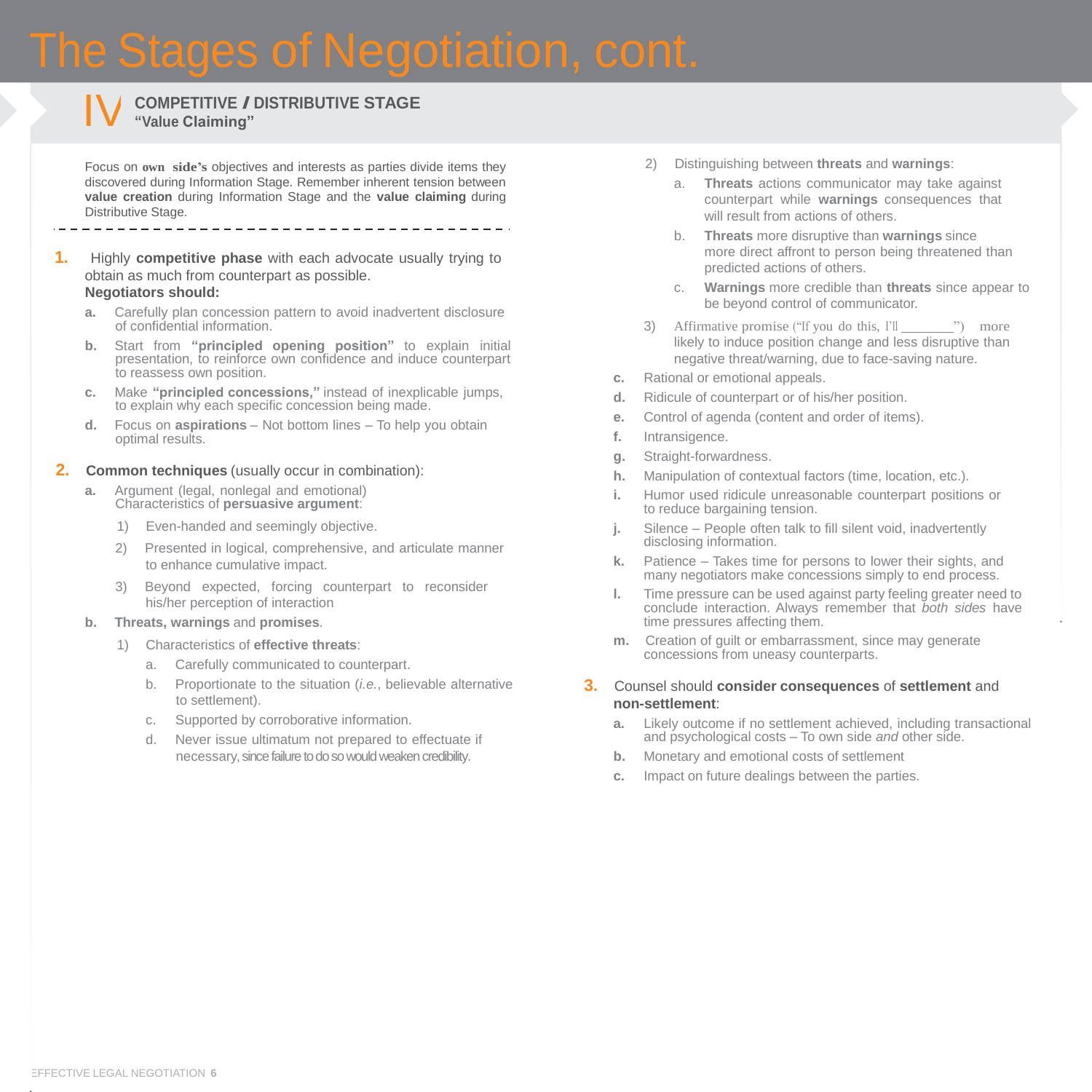

Critical point near end of Competitive/Distributive Stage when parties realize agreement is likely and become psychologically committed to that result.

--------------------------------

**1.** Parties who become **overly anxious** about accord often **move too quickly** toward closure and concede too much

- **a.** Anxious parties forget patience, planned concession pattern, and tactics that got them this far and try to move directly to accord.
- **b.** Parties who make excessive/ unreciprocated concessions in rush to conclude transaction give up gains achieved during Competitive/Distributive Stage

70 to 80% of concessions made during last 20 to 30% of negotiation, although in smaller increments.

- **2.** Both parties must **close remaining gap together** using reciprocal concessions to avoid exploitation.
- **3.** Continue to use principled concessions and relevant negotiating techniques to keep process moving toward satisfactory conclusion.
	- **a.** Use of **threats/warnings** during closing stage often counterproductive, since likely to disrupt process.
	- **b.** Use of **promise technique** particularly effective, since it permits parties to move together – *e.g.,* splitting remaining difference between current positions.
- **4.** lf counterpart has locked self into specific positions, provide facesaving escape to resolve remaining issues.
- **5.** Remember that **Closing Stage** is **highly competitive** part of negotiation process, with more patient party often inducing anxious counterpart to close more of remaining gap.

#### **COOPERATIVE /INTEGRATIVE STAGE "Value Maximizing"**

Applicable to nonzero sum negotiations in which one party can enhance own position with minimal or no cost to opponent.

- **1.** When tentative settlement first achieved, advantageous to **explore trade-offs** that may benefit both sides. Parties can expand overall pie and simultaneously improve the results for both sides.
- **2.** Be certain counterpart realizes you're engaged in cooperative bargaining at end of Closing Stage, since proposed options may be less beneficial to him/her than tentative agreement, leading to claims of bad faith or deceit.
- **3.** Once final agreement achieved, parties should carefully **review final terms** to ensure complete meeting of the minds.
	- **a.** If misunderstandings found, best time to resolve them since parties psychologically committed to final accord.
	- **b.** If misunderstandings are not found until later, likely to be more difficult to resolve.
- **4.** When mutual accord achieved, try to **draft final agreement** to allow you to draft provisions that best reflect your understanding of terms negotiated.
- **5.** If other sidet drafts final agreement, **carefully review draft**.
	- **a.** Make sure language selected reflects your understanding of terms agreed upon.
	- **b.** Be certain nothing included that was not agreed upon.
	- **c.** Make sure that nothing agreed upon has been omitted from final agreement.
	- **d.** If misunderstandings found, give counterpart face-saving chance to correct them.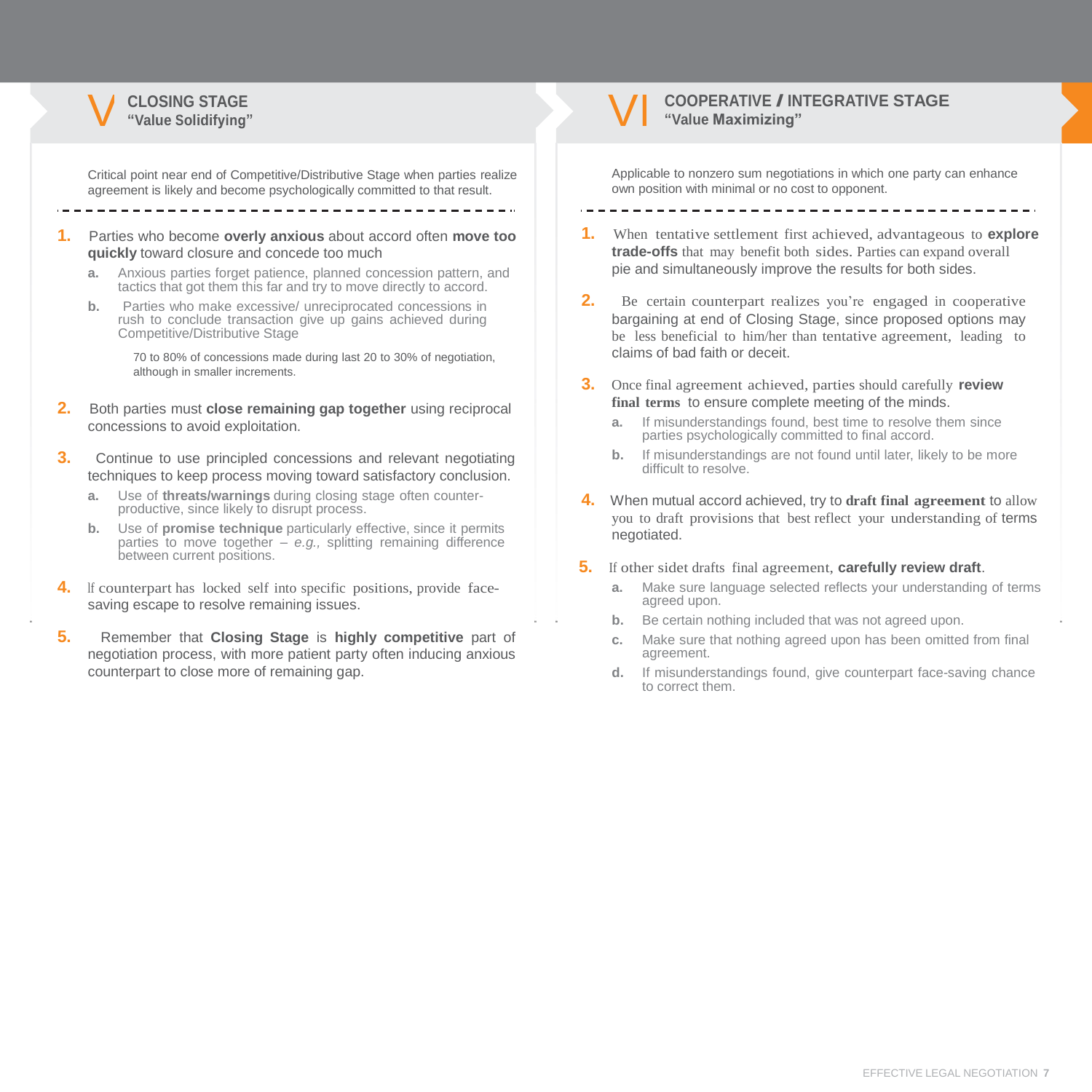# 23 Negotiating Techniques/Tactics

|          | <b>TECHNIQUE OR TACTIC</b>                                                                                                                                                                                                                                                                                                                                                                                             | <b>POSSIBLE RESPONSE</b>                                                                                                                                                                                                                                                                                                                                                                                                       |    | <b>GAME OR TECHNIQUE</b>                                                                                                                                                                                                                                                                                                                                                                                         | <b>POSSIBLE RESPONSE</b>                                                                                                                                                                                                                                                            |  |
|----------|------------------------------------------------------------------------------------------------------------------------------------------------------------------------------------------------------------------------------------------------------------------------------------------------------------------------------------------------------------------------------------------------------------------------|--------------------------------------------------------------------------------------------------------------------------------------------------------------------------------------------------------------------------------------------------------------------------------------------------------------------------------------------------------------------------------------------------------------------------------|----|------------------------------------------------------------------------------------------------------------------------------------------------------------------------------------------------------------------------------------------------------------------------------------------------------------------------------------------------------------------------------------------------------------------|-------------------------------------------------------------------------------------------------------------------------------------------------------------------------------------------------------------------------------------------------------------------------------------|--|
| 1.<br>2. | <b>Numerically Superior Bargaining</b><br>Team (Two or Three on One).<br>Larger team can more easily monitor other<br>side's verbal and nonverbal signals, and out-<br>think single participant.<br><b>Asymmetrical Time Pressure.</b><br>If one side under more time pressure than the                                                                                                                                | Have colleague(s) join you to<br>counteract numerical superiority<br>possessed by other side.<br>Recognize that counterparts may<br>also have deadlines.                                                                                                                                                                                                                                                                       | 7. | <b>Limited Authority.</b><br>Claim that any tentative agreement must<br>be approved by absent principal with final<br>authority.<br>Allows user to obtain psychological<br>commitment to settlement he/she may<br>thereafter modify due to "unexpected"<br>demands of principal.                                                                                                                                 | Place self in same position or refuse<br>to bargain until person with final<br>authority can participate.<br>Provide him/her with face-saving<br>escape by suggesting he/she contact<br>client to obtain needed authorization.                                                      |  |
| З.       | other, patient participant may take advantage<br>of imbalance.<br><b>Extreme Initial Offer/Demand.</b>                                                                                                                                                                                                                                                                                                                 | Hide time constraints.<br>Preempt time element by announcing<br>deadline that both sides must meet.<br>Directly inform offeror that opening<br>position is unreasonable.<br>Refuse to state own position until<br>meaningful offer presented to you.<br>Respond with equally outrageous<br>position.<br>Make realistic offer (but must realize<br>this will require counterpart to make<br>concessions on 10:1 or 20:1 basis). | 8. | <b>Lack of Authority.</b><br>Used to induce careless counterpart to bid<br>against self through consecutive opening<br>offers.                                                                                                                                                                                                                                                                                   | Don't negotiate with person with no<br>authority - Ask them to obtain<br>authority or get someone with power.                                                                                                                                                                       |  |
|          | Good because it creates high aspirations and<br>may induce careless counterpart to reconsider<br>own evaluation (anchoring).<br>Bad because it may cause them to think<br>matter cannot be resolved. Extreme offeror<br>may have to retreat in uncontrolled fashion.                                                                                                                                                   |                                                                                                                                                                                                                                                                                                                                                                                                                                | 9. | "Nibble" Technique.<br>After "Final" agreement achieved, person<br>demands extra concession(s) - Party<br>psychologically committed to agreement often<br>concedes item(s) to preserve accord.                                                                                                                                                                                                                   | Don't merely ask how much own side<br>wants pact - Other side is unlikely to let<br>the deal fail over these items.<br>Counter other sides new demand with<br>appropriate reciprocal demands.                                                                                       |  |
|          | <b>Probing Questions.</b><br>Use of non-judgmental inquiries often more<br>effective than direct challenge to unrealistic<br>positions being taken by intransigent persons.<br>• Ask other side to value most finite<br>items first, writing down figures<br>that are remotely realistic.                                                                                                                              |                                                                                                                                                                                                                                                                                                                                                                                                                                |    | 10. Decreasing or Limited Time Offers.<br>Offers that must be accepted by set time or be<br>withdrawn or reduced in value with passage of<br>time. (Must tellcounterpart of time limit to avoid<br>misunderstanding or claim of bad faith.)<br>Technique may offend other side and increase<br>likelihood of non-settlement, but may be<br>employed successfully by negotiators with<br>reputation for firmness. | Don't be intimidated by such artificial<br>time limits.<br>Review own non-settlement options.<br>If you seem to ignore approaching<br>deadline, other side may let it pass<br>and continue discussions.                                                                             |  |
| 5.       | • If unreasonable figure cited, indicate<br>lack of objective basis and ask<br>how counterpart got number.<br>When done, total usually five<br>times counterpart's offer (or<br>one- fifth of his/her demand).<br><b>Boulwareism</b>                                                                                                                                                                                   | Recipients of Boulwareistic offers<br>should assess them on merits and not<br>reject them merely due to patronizing<br>manner of presentation.                                                                                                                                                                                                                                                                                 |    | 11. Real or Feigned Anger.<br>Real anger dangerous since loss of<br>control may cause unintended information<br>disclosures.<br>Used to convince others of seriousness of<br>situation and to intimidate counterpartst.                                                                                                                                                                                          | Observe angry counterpart for<br>nonverbal clues and listen for verbal<br>leaks.<br>Appear personally offended to create<br>guilt or embarrassment designed to<br>generate concessions.                                                                                             |  |
|          | ("Best-Offer-First Bargaining").<br>Presenting best offer at outset - Used by<br>people who do not wish to waste time with<br>usual "auction" bargaining.<br>Substantial risk counterpart will react<br>negatively to such paternalistic offer no matter<br>how reasonable, since denied opportunity to<br>participate in process.<br>Opponent may have accepted less than<br>Boulwareistic offeror gave unilaterally. |                                                                                                                                                                                                                                                                                                                                                                                                                                |    | 12. Aggressive Behavior.<br>Used like anger to demonstrate seriousness<br>of situation.<br>Aggressive negotiators should monitor other<br>side'st nonverbal signals (e.g., clenched jaw,<br>defensive posture) indicating frustration that<br>may cause end of talks.                                                                                                                                            | Respond in kind or terminate session.<br>Attitudinal bargaining may be used to<br>convince counterpart you are unwilling<br>to tolerate such improper tactics.                                                                                                                      |  |
| 6.       | <b>Settlement Brochure</b><br>(Principled Offer in Writing).<br>Highly-principled initial position used to induce<br>counterpart to arque from this document.                                                                                                                                                                                                                                                          | Mistake to arque from other side's<br>agenda, unless it enhances your<br>case.<br>Carefully evaluate underlying<br>assumptions in counterpart's brochure.<br>Prepare counter-brochure to induce<br>counterpart to approach problem<br>from your perspective.                                                                                                                                                                   |    | 13. Walking Out / Hanging Up<br>Telephone.<br>Used to convince counterpart that actor<br>unwilling to make further concessions.                                                                                                                                                                                                                                                                                  | Do not immediately telephone other<br>side or follow him/her out the door,<br>since clear sign of weakness.<br>Do not let bullying tactics intimidate you<br>into unwise concessions.<br>Review your non-settlement options<br>and determine whether further<br>movement warranted. |  |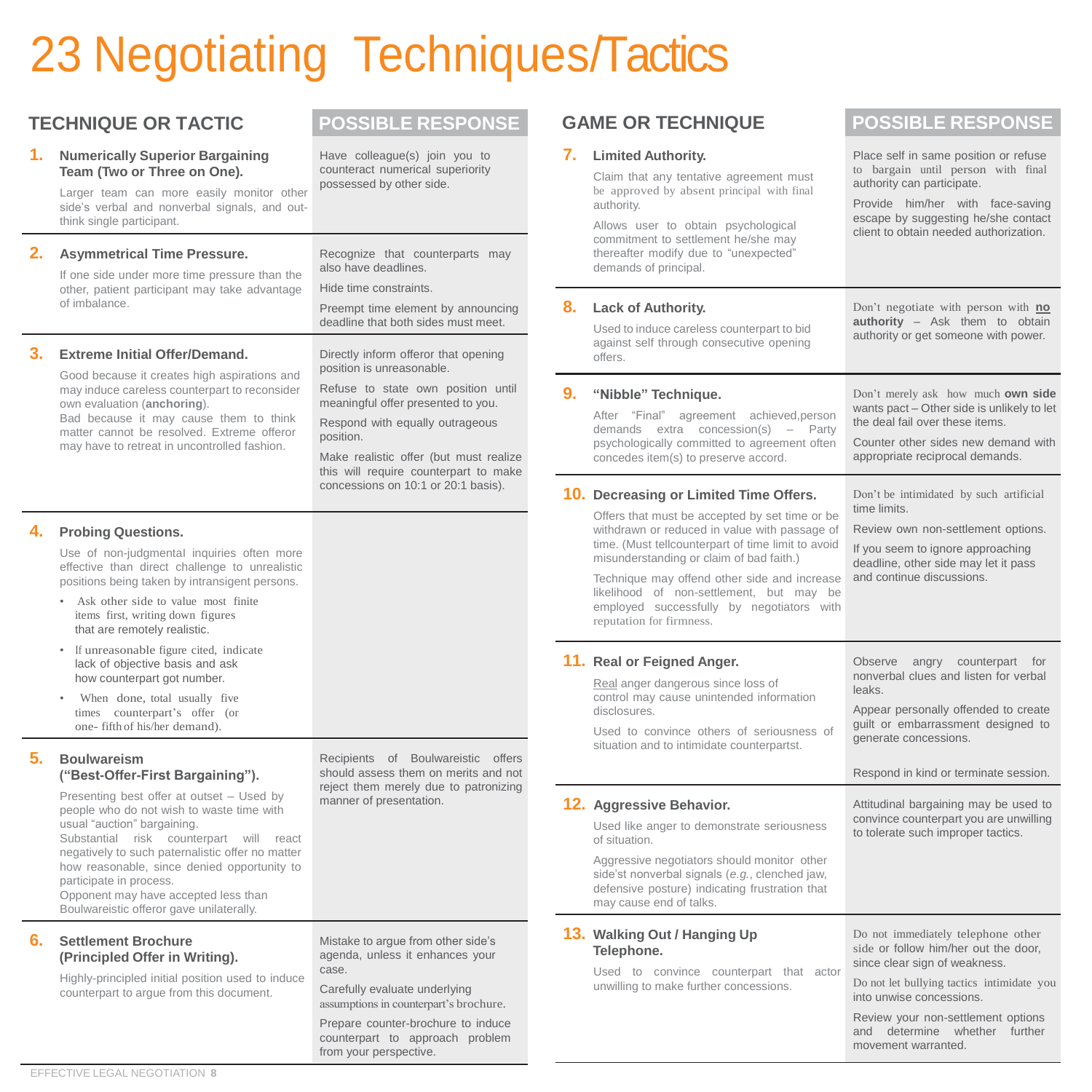#### **GAME OR TECHNIQUE**

#### **14. Irrational Behavior.**

A few negotiators try to obtain advantage through seemingly irrational conduct, hoping to convince others they must accept their onesided demands or face consequences of ongoing dispute with unstable adversary.

#### **15. "IfItWeren't For You" (Or Your Client).**

Party complains about your negotiating behavior or claims present situation caused by your client's prior unfair actions to generate feelings of guilt.

#### **16. False Demands (Discerned During Information Stage).**

Make demands about something counterpart desires and you do not really value Can be used to trade for other item(s) you really value.

#### **17. Uproar ("Chicken Little").**

One side threatens havoc and offers to prevent the dire consequences if other side accepts its demands.

#### **18. "So What."**

Attempt to minimize concession by characterizing it as relatively unimportant.

#### **19. Range Offers (\$40,000, \$45,000 or \$50,000).**

Usually used to indicate flexibility. (but often seen as sign of confusion/weakness.) Preferable to make definitive offer and await further developments before signaling flexibility.

#### **20. "Mutt and Jeff" (Reasonable-Unreasonable Dichotomy).**

Where "reasonable" person sympathizes with your "generous" concessions but emphasizes need for greater concessions to satisfy his/her "unreasonable" partner.

Do not direct all of arguments and concessions to "unreasonable" party to achieve his/her acceptance.

**POSSIBLE RESPONSE** Usually best to ignore seemingly irrational counterpart conduct, since they will generally evaluate proposals in logical manner when they are alone. On rare occasion when truly irrational counterpart encountered, must consider your non-settlement options and decide whether counterpart's

• Don't allow counterpart to create unfair guilt by raising prior matters that are not relevant to present negotiation.

• Counterpart may call your bluff by conceding items you don't want or by discovering your dishonesty.

Carefully evaluate likelihood that the threatened disaster will actually occur. Determine consequences for threatening party if it does occur – Situation may be worse for threatening party than for you.

If your concession is really worth little to counterpart, withdraw it. (You'll discover if it really was of minimal

Recipient of range offer should focus on advantageous end (e.g., plaintiff on \$50,000/defendant on \$40,000).

value.)

demands are preferable.

- If you can satisfy "reasonable" counterpart, you can divide counterparts and whipsaw "unreasonable" person to accept offer accepted by "reasonable" partner.
- If "reasonable" person indicates that he/she must defer to partner's opinion, clear he/she using Mutt and Jeff technique.

#### **GAME OR TECHNIQUE**

#### **21. "Brer Rabbit" (Reverse Psychology).**

Negotiator tells counterpart he/she must have items A, B and C, (which are actually second goals) and then indicates need for "at least X, Y, and Z," (which are true primary objectives), hoping that win–lose counterpart will impose least desired terms.

Technique often effective against win–lose bargainer who wants to provide result other side seems to want least.

While adroit negotiator may induce win–lose party to provide what is actually desired, should not be used against win–win person who may actually give them A, B and C.

### **POSSIBLE RESPONSE**

If beneficial, give in to their stated demands and watch them equivocate as they try to move toward truly desired objectives.

#### **22. Passive-Aggressive Behavior.**

Generally employed by seemingly passive person who is really very aggressive – Person does not directly indicate his/her dissatisfaction with negotiation process but instead tries to disrupt transaction indirectly (*e.g.*, shows up late; fails to bring needed papers).

#### **23. Bel|y-Up ("Yes..., But...").**

Party (wolf in sheepskin) feigns lack of negotiating ability and knowledge to evoke sympathy and weaken other side's resolve – Acknowledges reasonableness of their concessions *but* explains why concessions are not sufficient.

Never allow belly-up counterpart to evoke such sympathy that you alter negotiation plans and concede everything in an effort to find a "solution" for this poor soul.

Take control of situation by obtaining needed documents yourself and by preparing draft of agreement reached to preempt that person's ability to disrupt things – Once person faced with fait accompli, tend to give up.

Force belly-up counterpart to state own position that you can directly challenge.

### *Miscellaneous Negotiation Tips*

- **1.** Thorough preparation of both substantive issues *and* negotiation strategy critical to negotiation success.
- **2.** Can be forceful advocate without being unpleasant. Opposing lawyer is not your enemy – They are enabling you to earn a living.
- **3.** Loss of integrity destroys negotiators effectiveness Never misrepresent material law or fact.
- **4.** Never use tactic which if discovered by counterpart would impede future interactions.
- **5.** Silence is golden When in doubt, wait for counterpart to speak.
- **6.** Be active and careful listener.
- **7.** Try to avoid negotiating without having specific non-settlement option.
- **8.** Always remember power of well-timed and sincere apology acknowledging counterpart's loss or emotional feelings.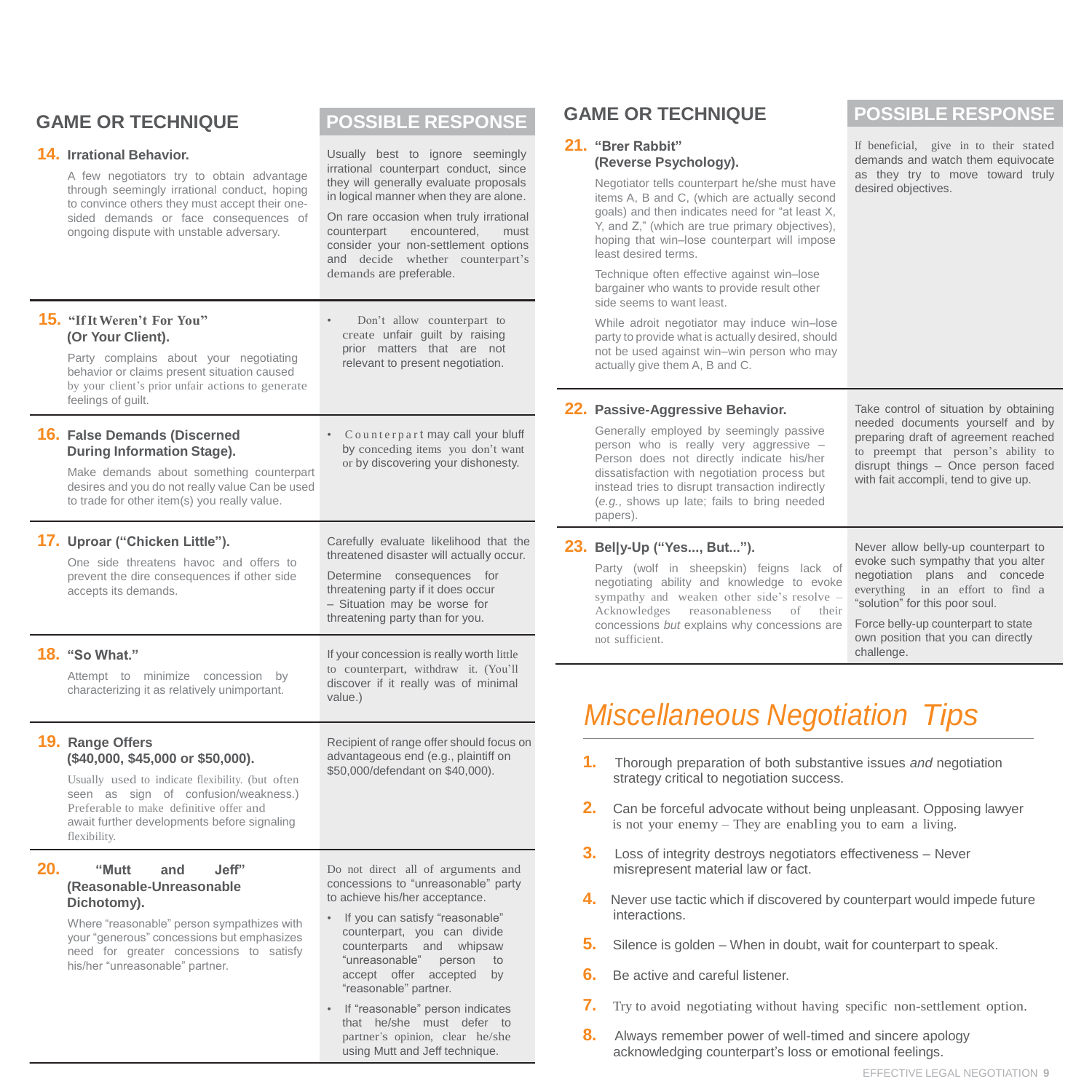### Nonverbal Communication (Don't Ignore Feelings)

[ Single Nonverbal Clue Rarely Dispositive – Must Look For Changes In Behavior And Indicative Patterns Of Behavior. ]

### COMMON FORMS OF NONVERBAL COMMUNICATION

| <b>NON-VERBAL ACT</b>                                                                                                     | <b>USUALLY MEANS</b>   |     | <b>NON-VERBAL ACT</b>                                                                     | <b>USUALLY MEANS</b>  |
|---------------------------------------------------------------------------------------------------------------------------|------------------------|-----|-------------------------------------------------------------------------------------------|-----------------------|
| <b>Facial Expressions</b><br>(most easily faked nonverbal signs)                                                          |                        |     | 12. Gripping Arm Rests/Drumming                                                           |                       |
|                                                                                                                           |                        |     | 13. Hands Neatly Folded in Lap  Submissiveness                                            |                       |
|                                                                                                                           |                        | 14. |                                                                                           |                       |
|                                                                                                                           |                        | 15. | <b>Hands Touching Face/Playing</b><br>With Glasses/ Looking at Notes  Contemplative Pause | Meditation/Disquising |
| • Relaxed Features <b>Manual Accord Relief/Optimism</b><br>• Double Message<br>(inappropriate smile) Person Likes Problem |                        | 16. | <b>Rubbing Hands Together in</b><br>Anticipatory Manner  Eagerness/Interest               |                       |
| 2.                                                                                                                        | <b>Being Described</b> |     | 17. Leaning Back in Chair With                                                            |                       |
| Scratching Head/Brushing Cheek Puzzlement<br>3.                                                                           |                        | 18. | <b>Steepling (Hands Together in</b>                                                       |                       |
| <b>Running Fingers Though Hair/</b><br>4.<br>Rubbing Forehead  Frustration/Stress                                         |                        | 19. | <b>Hands Extended Toward</b><br>Opponent With Palms Facing Out Werbal Onslaught           | Defensive/Fending Off |
| 5.                                                                                                                        |                        | 20. |                                                                                           |                       |
| 6.                                                                                                                        |                        | 21. | Open/Uplifted Hands  Sincerity/Honesty                                                    |                       |
| 7.                                                                                                                        |                        | 22. | Crossed Arms/Crossed Legs Unreceptiveness                                                 |                       |
| 8.                                                                                                                        |                        |     | • High on Chest/Ankle on Knee Combative/Aggressive                                        |                       |
| 9.                                                                                                                        |                        |     | • Low on Chest/Leg Draped Over Defensive                                                  |                       |
| 10.                                                                                                                       | Comprehension          | 23. | <b>Turning Back/Looking Away</b>                                                          |                       |
| 11. Wringing/Twisting of Hands  Frustration/Anxiety                                                                       |                        |     |                                                                                           |                       |

| 12. | <b>Gripping Arm Rests/Drumming</b>                                                                                        |                       |
|-----|---------------------------------------------------------------------------------------------------------------------------|-----------------------|
| 13. | Hands Neatly Folded in Lap  Submissiveness                                                                                |                       |
| 14. | Leaning Forward in Chair  Interest/Eagerness                                                                              |                       |
| 15. | <b>Hands Touching Face/Playing Carroller Meditation/Disguising</b><br>With Glasses/ Looking at Notes  Contemplative Pause |                       |
| 16. | <b>Rubbing Hands Together in</b><br>Anticipatory Manner  Eagerness/Interest                                               |                       |
| 17. | <b>Leaning Back in Chair With</b>                                                                                         |                       |
| 18. | <b>Steepling (Hands Together in</b><br>Uplifted/Expansive Posture) Confidence                                             |                       |
| 19. | <b>Hands Extended Toward</b><br>Opponent With Palms Facing Out <b>Manney State One</b> Verbal Onslaught                   | Defensive/Fending Off |
| 20. |                                                                                                                           |                       |
| 21. | Open/Uplifted Hands  Sincerity/Honesty                                                                                    |                       |
| 22. | Crossed Arms/Crossed Legs Unreceptiveness                                                                                 |                       |
|     | • High on Chest/Ankle on Knee Combative/Aggressive                                                                        |                       |
|     | • Low on Chest/Leg Draped Over Defensive                                                                                  |                       |
|     | 23. Turning Back/Looking Away<br>After Making Offer [1111][11] Disdain for Compromise                                     |                       |
|     |                                                                                                                           |                       |

### NONVERBAL INDICATIONS OF DECEPTION

|    | <b>NON-VERBAL ACT</b>                                                                     | <b>USUALLY MEANS</b>                                | <b>NON-VERBAL ACT</b>                   | <b>USUALLY MEANS</b> |
|----|-------------------------------------------------------------------------------------------|-----------------------------------------------------|-----------------------------------------|----------------------|
|    | <b>Signal Words</b><br>("to be candid"; "to be truthful") To Pique Listener Interest      |                                                     | Dilated Pupils of Eyes Deceptive Stress |                      |
| 2. | Reduced Gross Body Movement  Effort to Look More                                          | Credible/Less Shifty                                |                                         |                      |
| 3. | <b>Increased Gross Body Movement</b> Deceptive Stress                                     |                                                     |                                         |                      |
| 4. | <b>Placing Hand Over Mouth Constrainer Subconscious Effort to</b>                         | <b>Withhold Deception</b>                           |                                         |                      |
| 5. | <b>Touching Nose with Fingertip</b><br>or Back of Finger                                  | <b>Deceptive Stress</b>                             |                                         |                      |
| 6. | Negative Shaking of Head/<br>Positive Nodding of Head [111] [11] Positive Nodding of Head | <b>Contradicting Message</b><br><b>Being Stated</b> |                                         |                      |

| <b>NON-VERBAL ACT</b>         | <b>USUALLY MEANS</b>      |
|-------------------------------|---------------------------|
|                               |                           |
| <b>Dilated Pupils of Eyes</b> | <b>T</b> Deceptive Stress |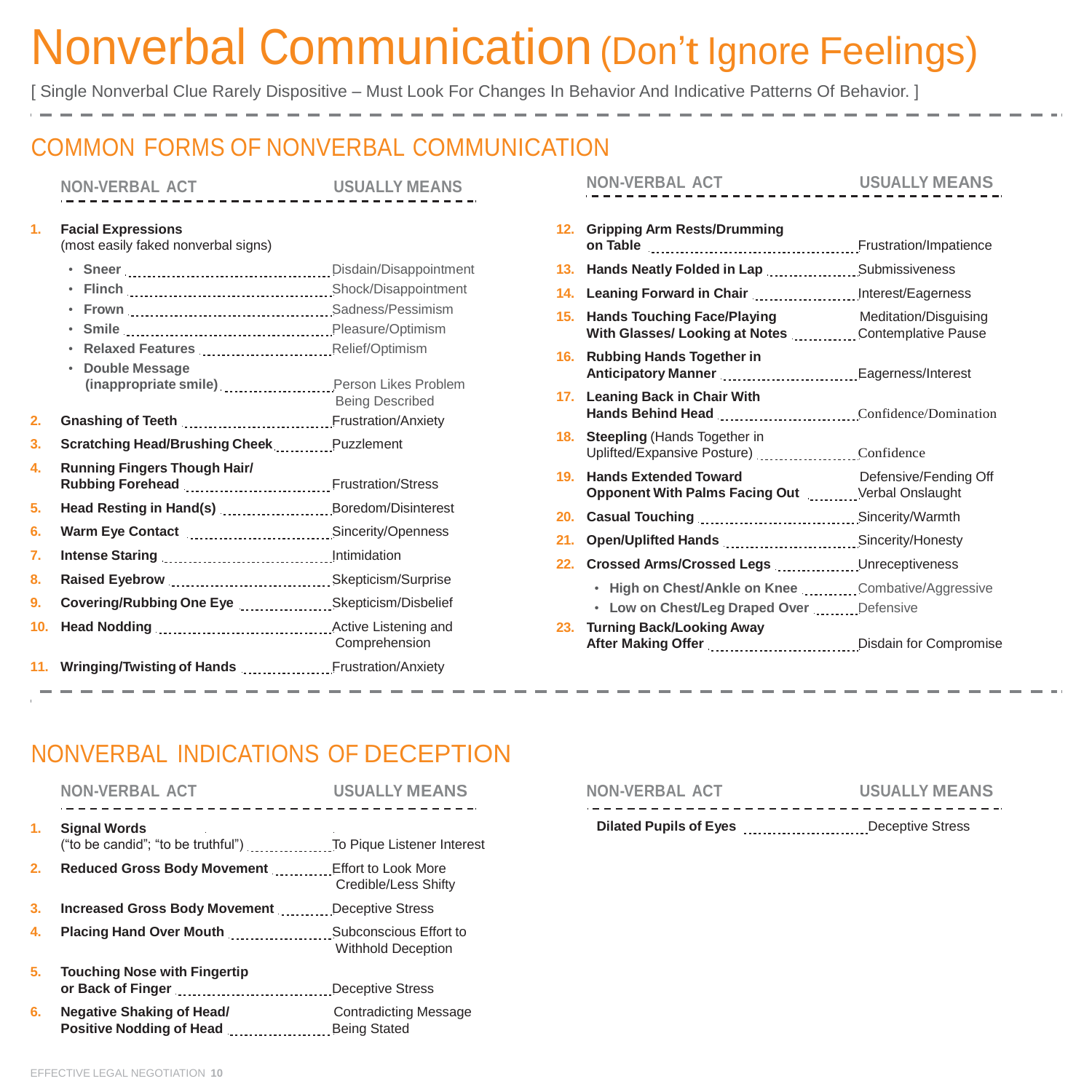| 8.  | Narrowing/Tightening of<br>Red Margin of Lips                  | Deceptive Stress                                   | $\sim 10^{-1}$ |
|-----|----------------------------------------------------------------|----------------------------------------------------|----------------|
| 9.  | More Deliberate Speech                                         | <b>To Ensure</b><br><b>Misstatement Heard</b>      |                |
| 10. | Higher Pitched Voice                                           | <b>Deceptive Stress</b>                            |                |
| 11. | More Frequent Clearing of Throat                               | <b>Deceptive Anxiety</b>                           |                |
| 12. | <b>Increased Speech Errors</b><br>(broken phrases, stuttering) | Subconscious Effort to<br><b>Disrupt Deception</b> |                |
| 13. | <b>Obvious Effort to Look</b>                                  | To Enhance Credibility of<br>Misstatement          |                |
|     | <b>Less Eye Contact</b>                                        | Deceptive Anxiety                                  |                |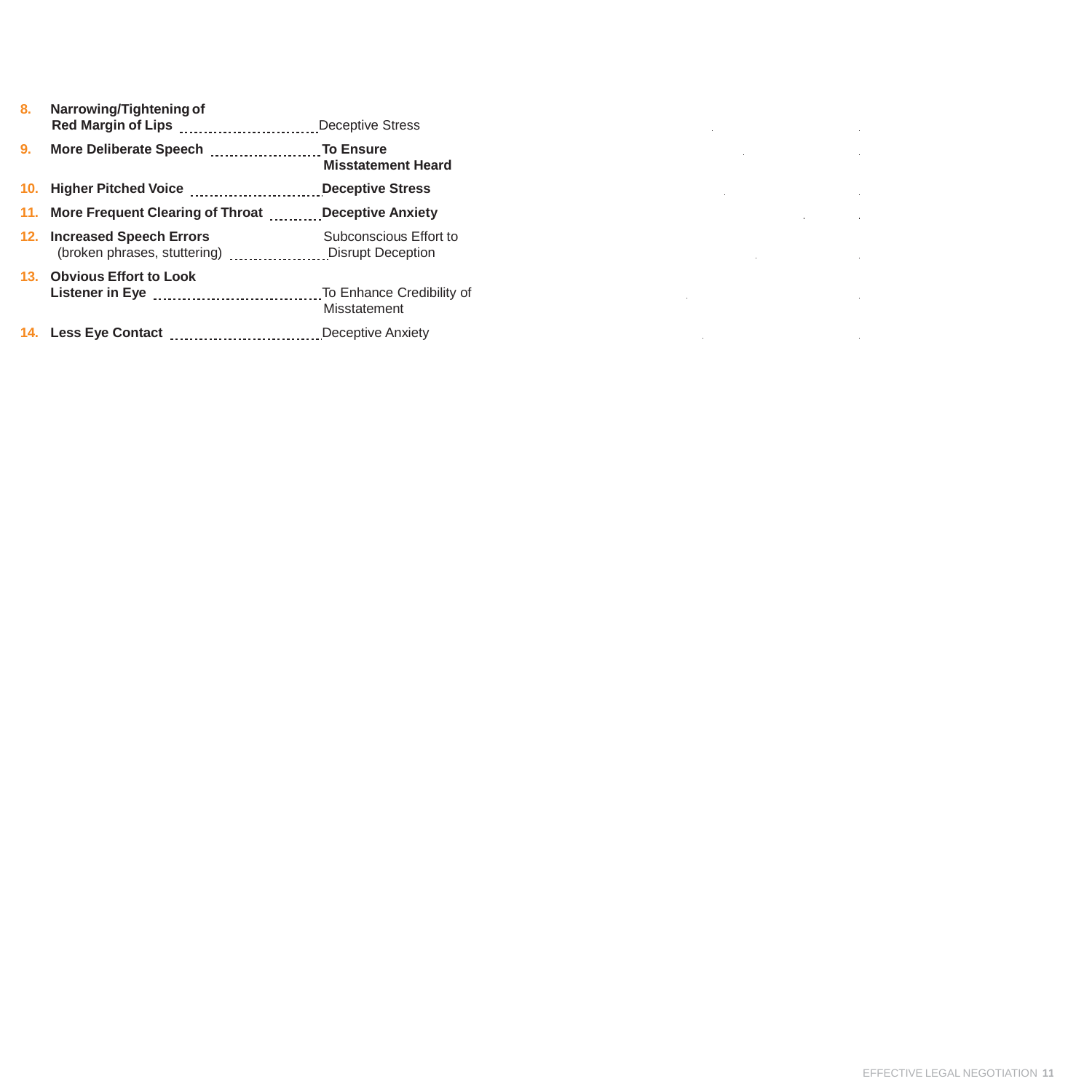# **Negotiation** Evaluation Checklist

[ After Significant Negotiations, take Time To Ask Yourself How You Think You Did. ]

1. **Was Your Pre-Negotiation Preparation Sufficiently Thorough?**

> Were you completely familiar with the operative facts and law?

Did you fully understand your client's value system?

2. **Did You Completely Determine Your Side's Bottom Line?**

> Did you carefully calculate your side's Best Alternative to a Negotiated Agreement?

> Did you attempt to estimate the bottom line of the *other side*?

3. **Was Your Initial Aspiration Level High Enough?**

> Did you have a goal for *each item* to be addressed?

If you obtained everything you sought, was this due to the fact you had not established sufficiently high objectives?

Was your aspiration level so unrealistic that it provided you with no meaningful guidance?

- 4. **Did You Prepare a "Principled" Opening Offer that Explained the Basis for Your Position?**
- 5. **Did Your Pre-Bargaining Prognostications Prove to be Accurate?**

If not, what caused your miscalculations?

6. **Which Party Dictated the Contextual Factors Such as the Time and Location?**

> Did these factors influence the negotiations?

7. **Did You Use the Preliminary Stage to Establish Rapport with Your Counterpart and to Create a Positive Negotiation Environment?**

> Did you employ "Attitudinal Bargaining" to modify inappropriate counterpart behavior?

If you negotiated primarily through electronic exchanges, did you initially telephone the other side to establish a beneficial relationship and telephone that party shortly after you e-mailed proposals to enable you to hear their response and clarify any misconceptions they may have?

8. **Did the Information Stage Develop Sufficiently to Provide the Participants with the Knowledge They Needed to Understand their Respective Needs and Interests and to Enable Them to Consummate an Optimal Agreement?**

> Did you initially use broad, open-ended questions to determine what the other side

wanted, and use what and why questions to ascertain their underlying needs and interests?

Did you disclose your important information in response to counterpart inquiries to induce them to listen more carefully to those disclosures and accord them greater respect?

9. **Were Any Unintended Verbal or Nonverbal Disclosures Made?**

> What precipitated such revelations?

Were you able to use Blocking Techniques to avoid the disclosure of sensitive information?

10. **Which Side Made the First Offer?**

The first "real offer"?

Was a "principled" initial offer articulated by you?

Was a "principled" initial offer articulated by the opposing side?

How did your counterpart react to your initial proposal?

How did you react to your counterpart's opening offer?

11. **Were Consecutive Opening Offers Made by One Party**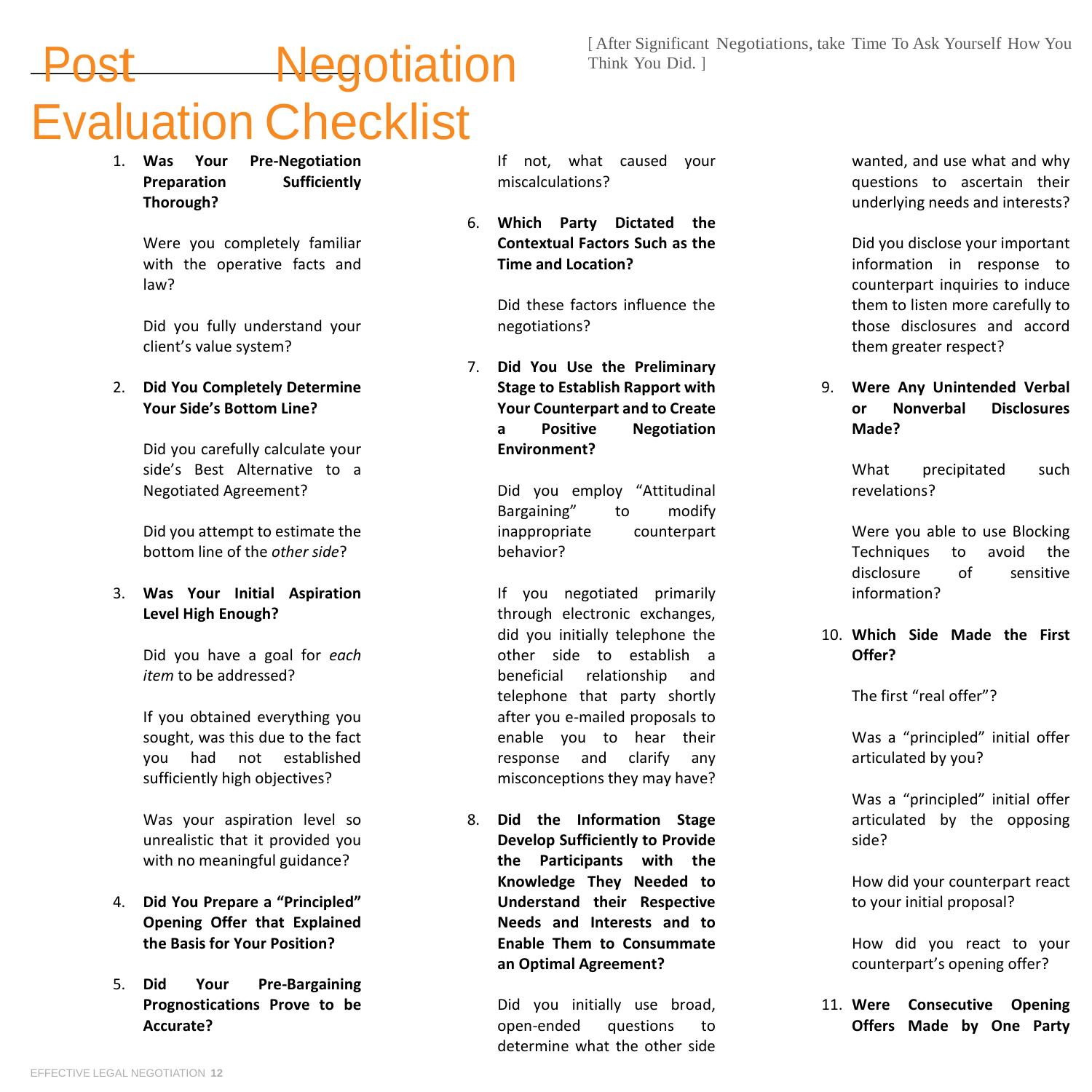**Before the Other Side Disclosed Its Initial Position?**

12. **What Specific Bargaining Techniques Were Employed by Your Counterpart During the Distributive Stage and How Were Such Tactics Countered by You?**

> What else might you have done to counter those tactics?

13. **What Particular Negotiating Techniques Were Employed by You to Advance Your Position?**

> Did the opposing side appear to recognize the various negotiating techniques you used, and, if so, how did they endeavor to minimize their impact?

What other techniques might you have used to advance your position?

14. **Which Party Made the First Concession and How Was It Precipitated?**

> Were subsequent concessions made on an alternating basis?

> Did you keep a record of each concession made by you and your counterpart throughout the interaction?

15. **Were "Principled" Concessions Articulated by You?**

Were "principled" concessions articulated by your counterpart?

Did successive position changes involved decreasing increments and were those increments relatively reciprocal to the other side's concomitant movement?

16. **How Did the Parties Use the Closing Stage to Close the Deal Once They Realized that They Had Overlapping Needs and Interests?**

> Did either side appear to make greater concessions during the Closing Stage?

- 17. **Did the Parties Use the Cooperative/Integrative Stage to Maximize Their Aggregate Returns?**
- 18. **How Close to the Mid-Point Between the Initial Real Offers Was the Final Settlement?**
- 19. **How Did Time Pressures Influence the Parties and Their Respective Concession Patterns?**

Try not to ignore the time pressures that affected the other side.

20. **What Finally Induced You to Accept the Terms Agreed Upon or to Reject the Final Offer Made by the Other Party?**

21. **Did Either Party Appear to Obtain More Favorable Terms Than the Other Side?**

> If so, how was this result accomplished?

> What could the less successful participant have done differently to improve its situation?

- 22. **If No Settlement Was Achieved, What Might Have Been Done Differently With Respect to Client Preparation and/or Bargaining Developments to Have Produced a Different Result?**
- 23. **Did Either Party Resort to Deceitful Tactics or Deliberate Misrepresentations to Enhance Its Situation?**
- 24. **What Did You Do that You Wished You Had Not Done?**

Do you think your counterpart was aware of your mistake?

How could you avoid such a mistake in the future?

#### 25. **What Did You Not Do that You Wish You Had Done?**

If you encountered a new technique, how could you most effectively counter this approach in the future?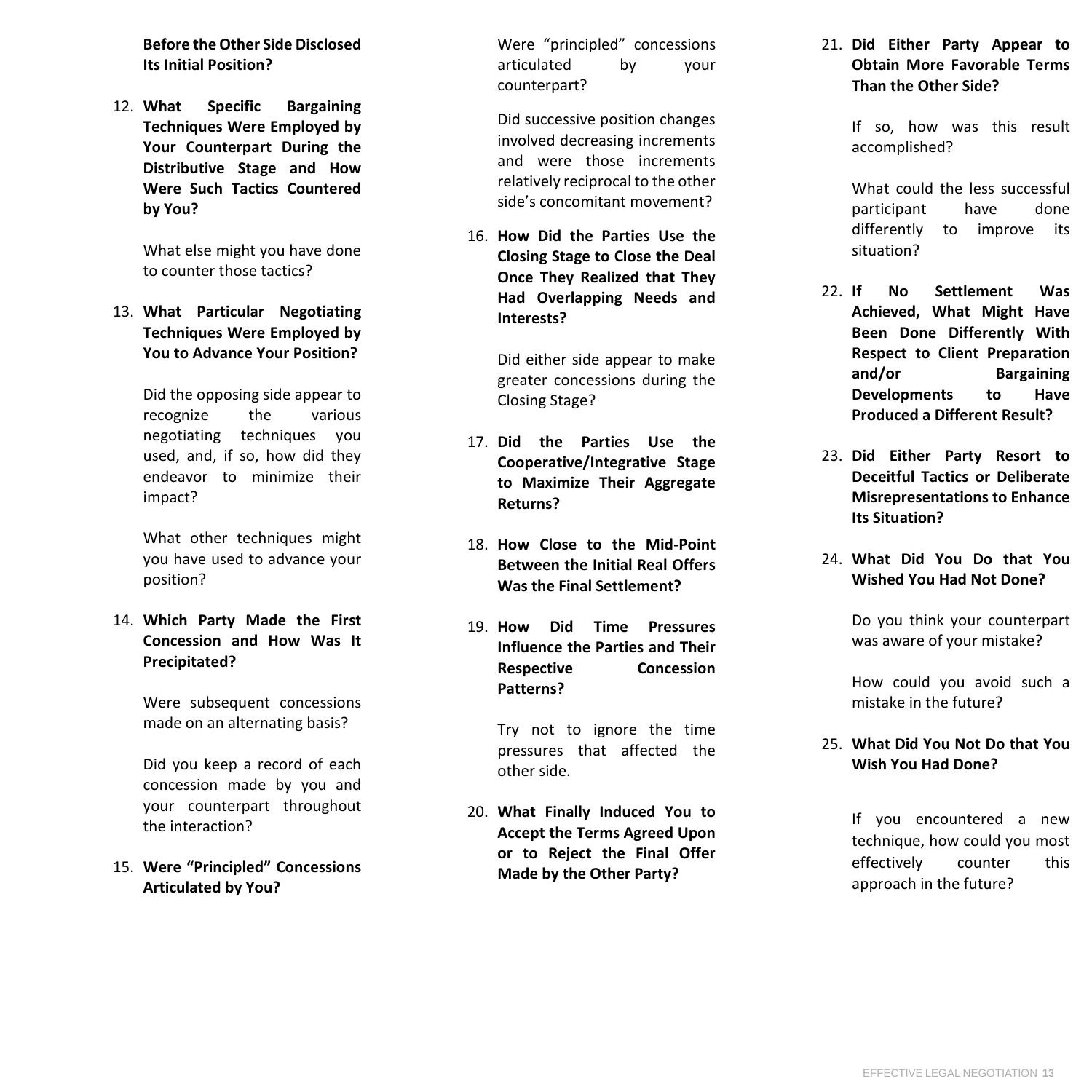**"You don't get what you deserve, you get what you negotiate."** *Chester Karrass*

**"The best negotiators get results that make people happy."** —

*Charlie Craver*